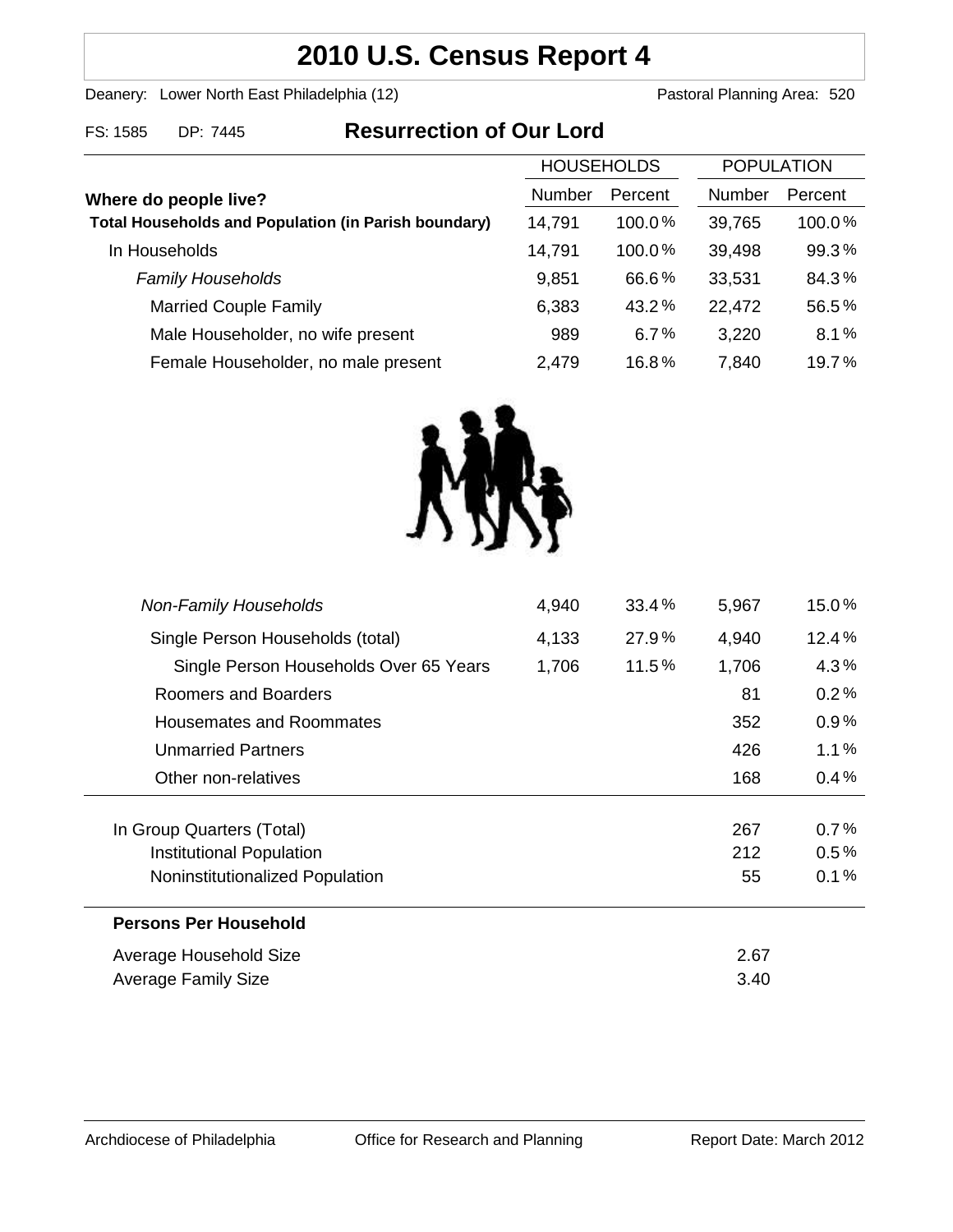# **2010 U.S. Census Report 4**

Deanery: Lower North East Philadelphia (12) Deanery: Lower North East Philadelphia (12)

### FS: 1585 DP: 7445 **Resurrection of Our Lord**

|                                                      |        | <b>POPULATION</b>      |  |
|------------------------------------------------------|--------|------------------------|--|
| Where do Children - Under Age 18 Live?               | Number | Percent                |  |
| Total Children - Under Age 18 (in Parish boundary)   | 9,561  | 100.0%                 |  |
| In Households                                        | 9,561  | 100.0%                 |  |
| Householder or spouse is under 18                    |        | $\overline{7}$<br>0.1% |  |
| With Related:                                        |        |                        |  |
| Married-Couple Family                                | 5,594  | 58.5%                  |  |
| Male Householder, No Wife Present                    | 662    | 6.9%                   |  |
| Female Householder, No Husband Present               | 2,103  | 22.0%                  |  |
| <b>Other Related Householder</b>                     | 382    | 4.0%                   |  |
| <b>With Non-Relatives</b>                            | 105    | 1.1%                   |  |
| Grandparent Householder                              | 709    | 7.4%                   |  |
| In Group Quarters                                    |        | 0.0%<br>0              |  |
| Institutionalized population                         |        | 0.0%<br>0              |  |
| Noninstitutionalized population                      |        | 0<br>0.0%              |  |
| Where do Adults - Age 65 and Older - Live?           |        |                        |  |
| Total Adults - Age 65 and Older (in Parish boundary) | 5,354  | 100.0%                 |  |
| In Households                                        | 5,149  | 96.2%                  |  |
| Family Households:                                   | 3,281  | 61.3%                  |  |
| Is Householder or Spouse                             | 2,566  | 47.9%                  |  |
| With Other Relative Householder                      | 144    | 2.7%                   |  |
| With Non-Related Householder                         | 20     | 0.4%                   |  |
| is Parent                                            | 435    | 8.1%                   |  |
| is Parent-in-Law                                     | 116    | 2.2%                   |  |
| In Non-family Households:                            | 1,868  | 34.9%                  |  |
| Male Living Alone                                    | 480    | $9.0\%$                |  |
| Male not Living Alone                                | 36     | 0.7%                   |  |
| Female Living Alone                                  | 1,226  | 22.9%                  |  |
| Female not Living Alone                              | 57     | 1.1%                   |  |
| Other                                                | 69     | 1.3%                   |  |
| In Group Quarters                                    | 205    | 3.8%                   |  |
| Institutionalized population                         | 200    | 3.7%                   |  |
| Noninstitutionalized population                      |        | 5<br>0.1%              |  |
| Housing Units in the Parish boundary                 |        |                        |  |
| <b>Total Housing Units</b>                           | 15,560 | 100.0%                 |  |
| Occupied                                             | 14,791 | 95.1%                  |  |
| Owner-Occupied                                       | 8,815  | 56.7%                  |  |
| Renter-Occupied                                      | 5,976  | 38.4%                  |  |
| Vacant                                               |        | 4.9%<br>769            |  |

Archdiocese of Philadelphia **Office for Research and Planning** Report Date: March 2012